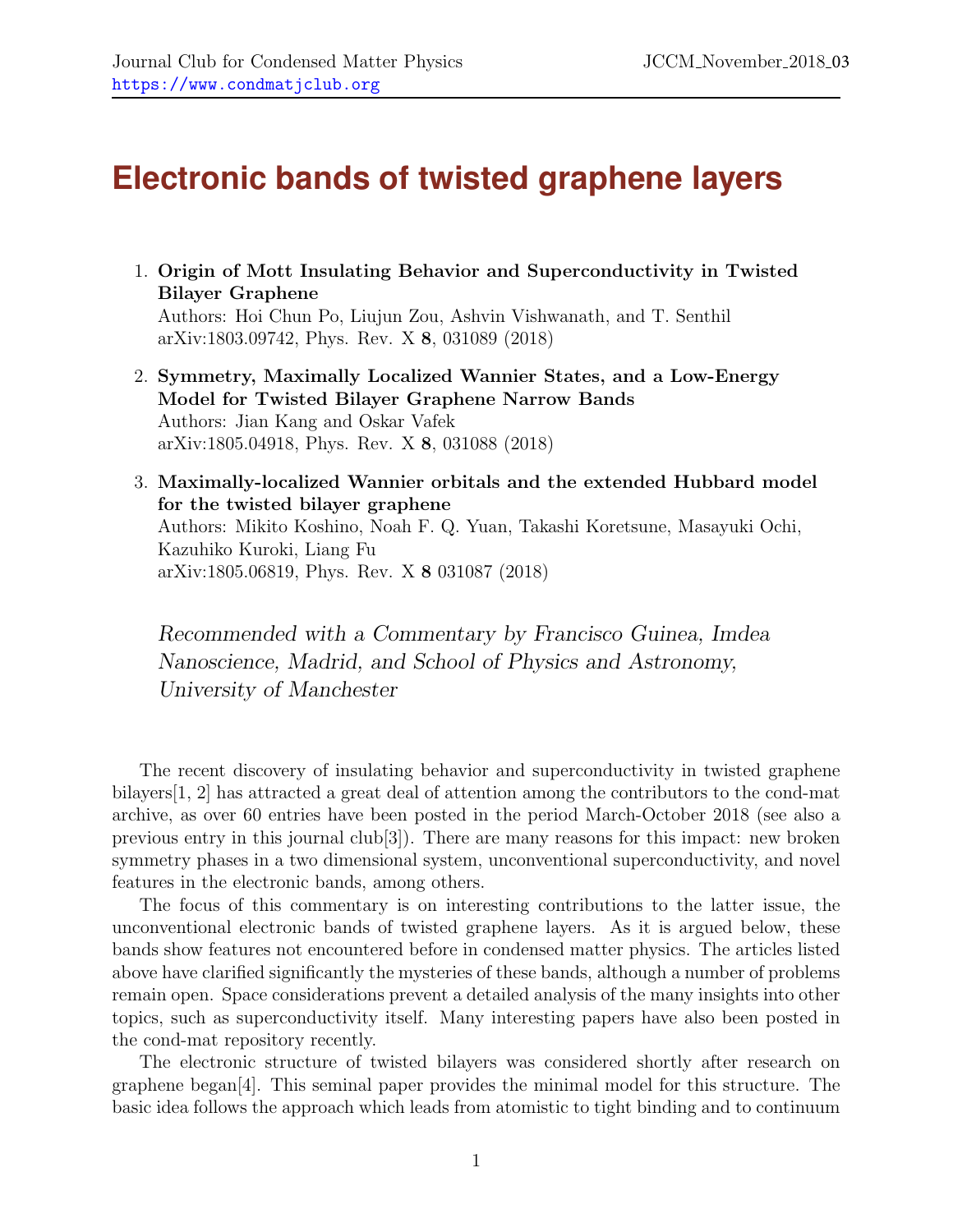models for single layer graphene, and which finally gives the two dimensional Dirac equation. Ref.[\[4\]](#page-4-3) describes a hamiltonian in momentum space, where interlayer hopping conserves momentum. The rotation of the crystalline axes of one layer with respect to the other implies that an electron with a given momentum in one layer shows up as a superposition of three waves with three different momenta in the frame of reference appropriate for the other layer. This continuum model describes well situations when the relative displacement of atoms in different layers changes slowly compared to the atomic spacing in each graphene layer. It has the additional advantage that it also describes incommensurate arrangements, where no simple unit cell can be defined.

For large twist angles, this continuum model can be treated perturbatively, as interference effects between interlayer hoppings at different locations effectively decouple the two layers. Experiments further confirmed the validity of the model  $[5, 6]$  $[5, 6]$  $[5, 6]$ . Last, but not least, the continuum model has symmetries not present in a real superlattice made from two twisted graphene layers. In the continuum model, electrons in different valleys either in the same or in different layers are decoupled, and the number of electrons per valley is conserved. The electronic bands have spatial symmetries which are not necessarily present in lattice models, as their existence depends on how one plane is rotated with respect to the other. Deviations from these emergent symmetries are quite small in atomistic calculations for low twist angles.

An important advance in the study of the electronic twisted bilayer graphene took place when the model in<sup>[\[4\]](#page-4-3)</sup> was systematically studied for small twist angles<sup>[\[7\]](#page-4-6)</sup> (by small it is meant angles such that  $\theta \lesssim 1^{\circ}$ ). Similar results where obtained using tight binding calculations [\[8\]](#page-4-7). The detailed results in[\[7\]](#page-4-6) showed that for certain twist angles, defined as "magic angles" , the effective Fermi velocity of the bands closest to the Dirac energy vanished. As a result, very narrow bands emerged, with bandwiths of a few meV. For these angles, the unit cell of the superlattice contains over 10.000 atoms, and the lattice unit length is  $\ell_M \gtrsim 15$ nm. The experiments reported in[\[2,](#page-4-1) [1\]](#page-4-0) fabricated, in an ingenious way, graphene bilayers with a twist angle of about 1.05◦ , very close to the largest "magic angle" reported in[\[7\]](#page-4-6). The connection between the unusual experimental results reported in[\[2,](#page-4-1) [1\]](#page-4-0) and the magic angles intorduced in[\[7\]](#page-4-6) became very compelling.

The superlattice unit cell can be roughly divided into three interpenetrating lattices with approximate  $AB$ ,  $BA$  and  $AA$  stacking between the layers (A and B refer to the two sublattices in a single layer), the  $AB$  and  $BA$  patterns corresponding the the observed graphite stacking. Numerical calculations suggest that the charge density associated to the low energy bands is mostly localized in the AA regions[\[8,](#page-4-7) [9\]](#page-4-8). If the lattice relaxation is ignored (although it can be important at very small twist angles) these three regions have equal size, see Fig.[\[1\]](#page-2-0).

In order to consider the role of the electron-electron interaction within the lowest bands, a local description of these bands is convenient, as it allows us to ignore he rest of the electronic structure. The papers at the beginning of this commentary addressed the issue of how to construct a local description of the narrow bands in twisted bilayer graphene at the magic angles. The simplest local model which seems to take into account all the features mentioned previously is a lattice of quantum dots, with four orbitals per spin each (there are two subbands, plus two valleys), placed at the nodes of the triangular lattice where the AA regions are located.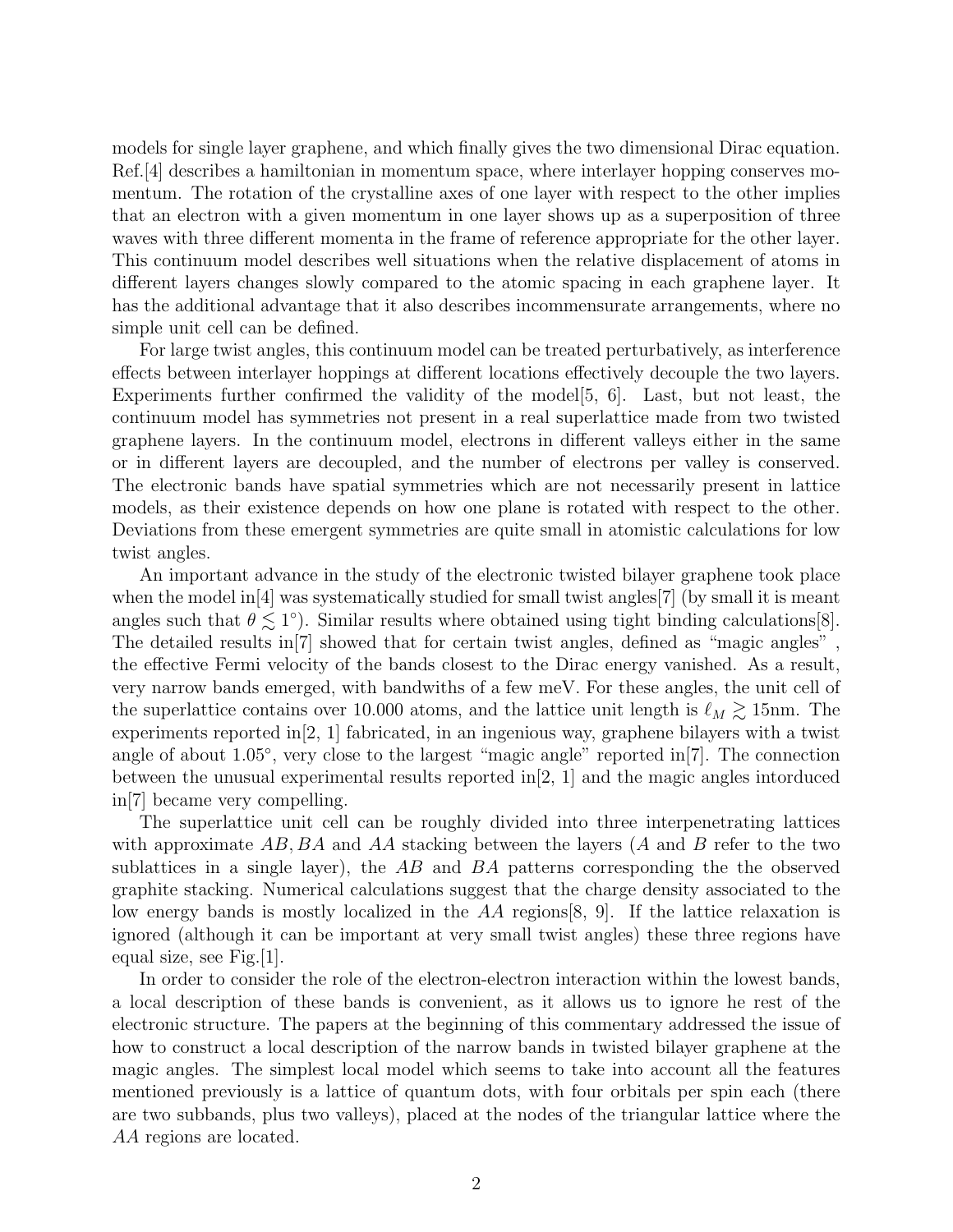

<span id="page-2-0"></span>Figure 1: Position of carbon atoms in the unit cell of twisted graphene bilayer. Only pairs of atoms where one atom in one layer has a close neighbor in the other layer are shown. The atoms in the figure form either triangular lattices  $(AB \text{ and } BA \text{ regions})$ , or honeycomb lattices (AA regions). The twist angle is  $\theta \approx 1.35^{\circ}$  and the number of atoms in the unit cell is 7204.

The actual situation is much more nuanced and complex than the picture obtained from a simple triangular lattice. To start with, a symmetry analysis of the properties of the electronic states at the high symmetry point in the superlattice Brillouin Zone, the  $\Gamma, K$  and M points, showed that the symmetries derived from a model based on a simple triangular lattice do not agree with the features obtained either from the continuum or from tight binding models [\[10,](#page-4-9) [11\]](#page-4-10). In particular, states at K and  $\Gamma$  change differently under certain symmetry operations, while in a triangular lattice they should change in the same way. Moreover, while the charge density of states at K and M are peaked at the  $AA$  regions, the states at Γ are more evenly distributed throughout the unit cell. The observed concentration of the integrated density at the AA regions is due to the higher weight of the perimeter of the Brillouin Zone, where the  $K$  and  $M$  points are located.

All together, a consistent local description of the low energy subbands of twisted bilayer graphene requires the definition of a honeycomb superlattice. This result is consistent with description based on the continuum model mentioned earlier[\[12,](#page-4-11) [13\]](#page-5-0), and with tight binding results including details at the atomic scale[\[11\]](#page-4-10). The honeycomb structure is provided by the centers of the AB and BA regions. However, Wannier functions whose charge density were peaked at these locations will not explain the observed concentration of charge at the AA regions. The solution of this problem is to define Wannier functions centered at the AB and BA regions but with the maximum value of the charge density is at three lobes around the centers, which lie in the AA regions. The phases of these Wannier functions are also non trivial, as phases in neighboring lobes are shifted by  $\pm(2\pi)/3$ , in a similar way to atomic  $p_x \pm i p_y$  orbitals. As a result, each Wannier function seems to overlap with other Wannier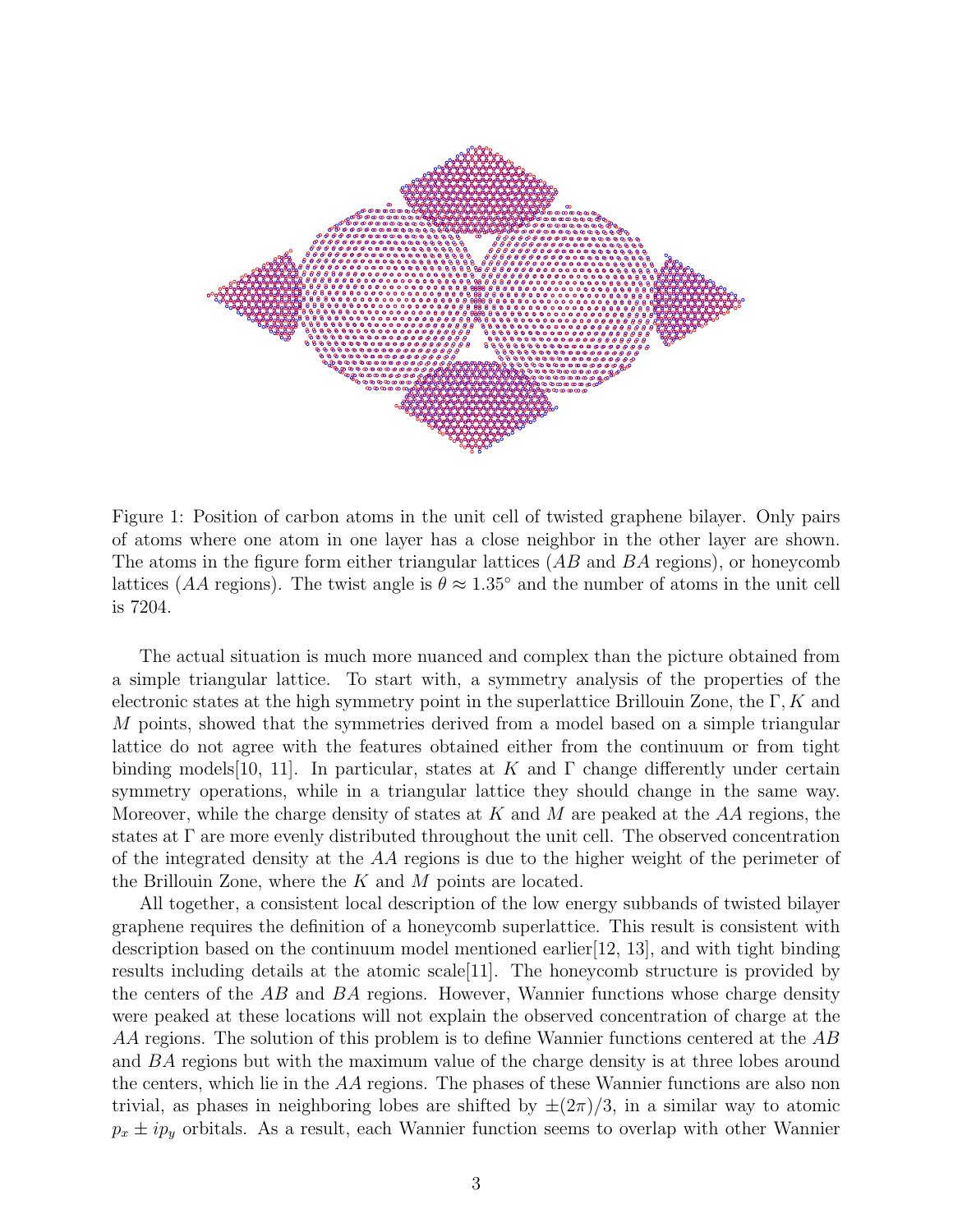

<span id="page-3-0"></span>Figure 2: Sketch of the Wannier functions of a twisted graphene bilayer. The functions are defined at the nodes of a honeycomb lattice with the periodicity of the Moiré structure (gray dots, located at regions with AB and BA stacking). Each Wannier function is made up of three lobes, with maximum density at the centers of the hexagons defined by the honeycomb lattice. Six different Wannier functions seem to overlap in these regions (which correspond to AA stacking). Different microscopic phases make these functions mutually orthogonal, see[\[12\]](#page-4-11) for details.

functions located at the 12 nearest, next nearest and next next nearest neighbors in the honeycomb lattice. The detailed structure of the wavefunctions at the AA regions makes the integrated overlap between Waniier functions centered at different nodes to vanish. A sketch of these unusual functions Wannier is shown in Fig.[\[2\]](#page-3-0).

It is worth noting that the shape of the Wannier functions, as it is given by integrals of the wavefunctions in momentum space, depends on the choice of phase of these wavefunctions, which can be chosen arbitrarily. The standard procedure is to choose these phases so that the localization in real space of the Wannier functions is maximal[\[14\]](#page-5-1). Bands with a non trivial topology, such as those in Hall insulators, do not allow for a smooth choice of phase throughout the Brillouin Zone. The topology of the bands is defined by a non zero index, the Chern number, which, when different from zero, implies singularities in the gauge field whose curl defines the Berry phase. This gauge field also encodes the relation between nearby wavefunctions[\[15,](#page-5-2) [16\]](#page-5-3), and its singularities, if not circumvented, lead to Wannier functions which are not exponentially localized. This is the case of the single valley continuum hamiltonians used to describe twisted graphene bilayers, as each valley hamiltonian breaks time reversal invariance. This obstruction to the straightforward definition of localized Wannier functions[\[13,](#page-5-0) [17\]](#page-5-4) is overcome by the judicious choice of trial functions described in the previous paragraph.

In summary, twisted bilayer graphene defines a system at the boundary between strongly correlated materials and mesoscopic devices. Its electronic structure shows features not found before in condensed matter physics. The role of these properties in the observed supercon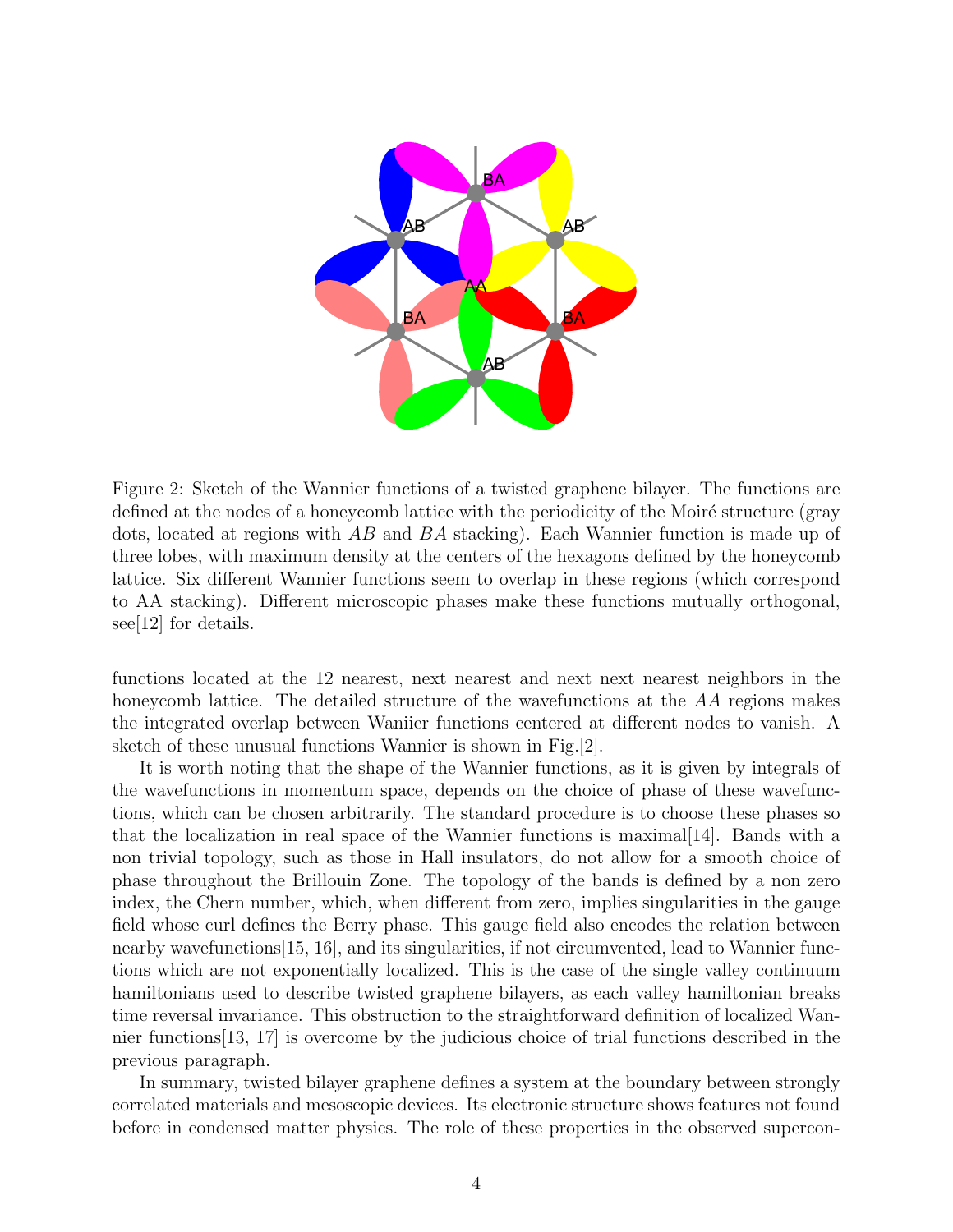ductivity and insulating behavior is not yet fully settled. Another challenging problem is to determine whether other systems share the unusual electronic structure sketched here.

## References

- <span id="page-4-0"></span>[1] Y. Cao, V. Fatemi, S. Fang, K. Watanabe, T. Taniguchi, E. Kaxiras, and P. Jarillo-Herrero, Unconventional superconductivity in magic-angle graphene superlattices, Nature 556, 43 (2018).
- <span id="page-4-1"></span>[2] Y: Cao, V. Fatemi, A. Demir, S. Fang, S. L. Tomarken, J. Y. Luo, J. D. Sanchez-Yamagishi, K. Watanabe, T. Taniguchi, E. Kaxiras, R. C. Ashoori, and P. Jarillo-Herrero, Correlated insulator behaviour at half-filling in magic-angle graphene superlattices, Nature 556, 80 (2018).
- <span id="page-4-2"></span>[3] https://www.condmatjclub.org/uploads/2018/04/JCCM April 2018 03.pdf
- <span id="page-4-3"></span>[4] J. M. B. Lopes dos Santos, N: M: R: Peres, and A. H. Castro Neto Graphene Bilayer with a Twist: Electronic Structure, Phys. Rev. Lett. 99, 256802 (2007).
- <span id="page-4-4"></span>[5] G. Li, A. Luican, J. M. B. Lopes dos Santos, A. H. Castro Neto, A. Reina, and E. Y. Andrei, Observation of Van Hove singularities in twisted graphene layers, Nature Phys. 6, 109 (2011).
- <span id="page-4-5"></span>[6] A. Luican, G. Li, A. Reina, J. Kong, R. R. Nair, K. S. Novoselov, A. K. Geim, and E. Y. Andrei, Single-Layer Behavior and Its Breakdown in Twisted Graphene Layers, Phys. Rev. Lett. 106, 126802 (2011).
- <span id="page-4-6"></span>[7] R. Bistritzer, and A. H. MacDonald, **Moiré bands in twisted double-layer** graphene, Proc. Nat. Acad. Sci. (USA) 108, 12233 (2011).
- <span id="page-4-7"></span>[8] G. Trambly de Laissardière, D. Mayou, and L. Magaud, **Localization of Dirac Elec**trons in Rotated Graphene Bilayers, Nano Lett. 10, 804 (2011).
- <span id="page-4-8"></span>[9] P. San-Jose, J. Gonzalez, and F. Guinea, Non-Abelian Gauge Potentials in Graphene Bilayers, Phys. Rev. Lett. 108, 216802 (2012).
- <span id="page-4-9"></span>[10] N. F. Q. Yuan, and L. Fu, A Model for Metal-Insulator Transition in Graphene Superlattices and Beyond, arXiv:1803.09699, Phys. Rev. B 98, 045103 (2018).
- <span id="page-4-10"></span>[11] J. Kang, and O. Vafek, Symmetry, maximally localized Wannier states, and low energy model for the twisted bilayer graphene narrow bands, arXiv:1805.04918, Phys. Rev. B X 8, 031088 (2018).
- <span id="page-4-11"></span>[12] M. Koshino, N. F. Q. Yuan, T. Koretsune, M. Ochi, K. Kuroki, and L. Fu, Maximallylocalized Wannier orbitals and the extended Hubbard model for the twisted bilayer graphene, arXiv:1805.06819, Phys. Rev. B X 8, 031087 (2018).